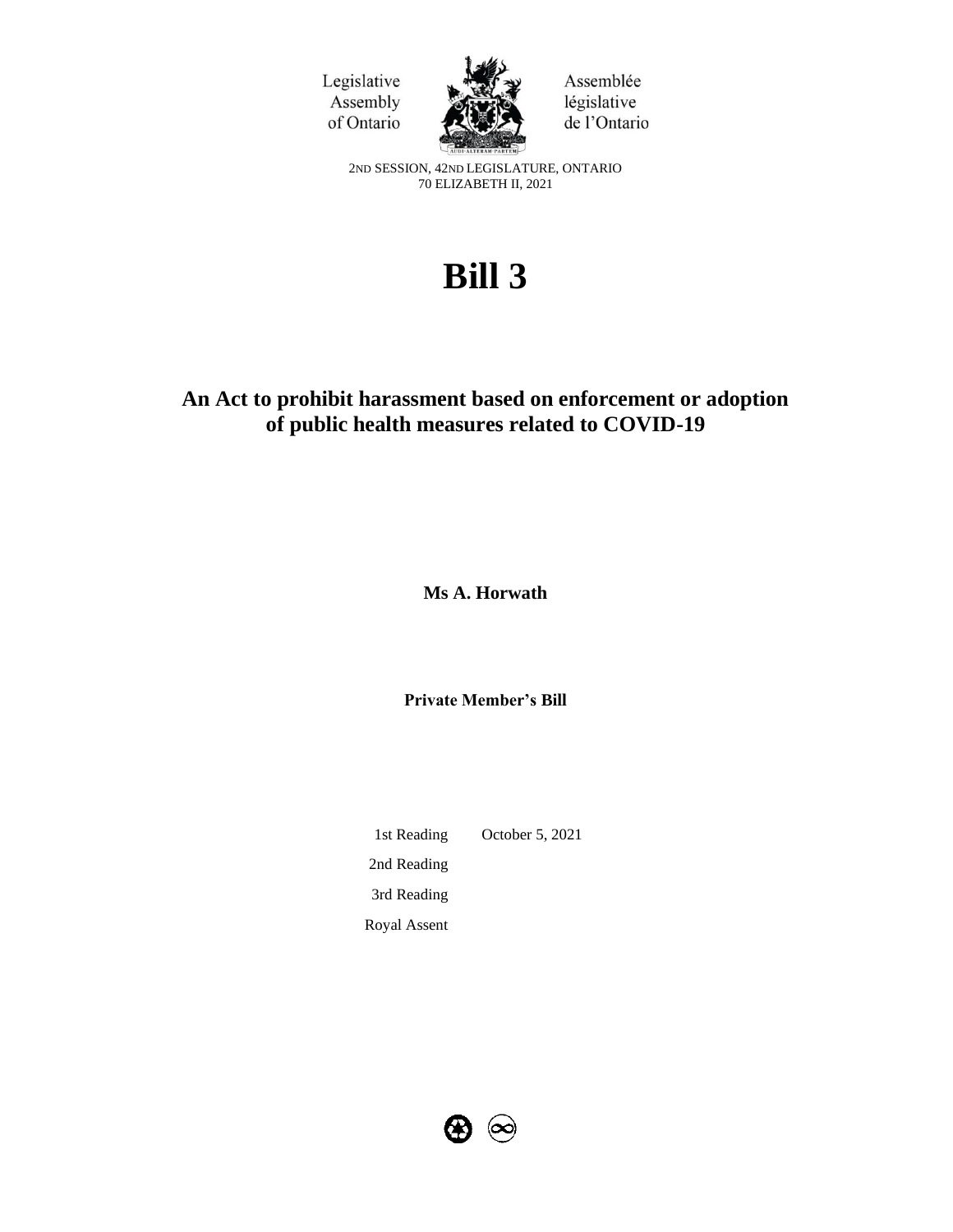#### EXPLANATORY NOTE

The Bill enacts the *Stopping Anti-Public Health Harassment Act, 2021*. The Act prohibits persons from engaging in harassing behaviours while in a safe zone established by the regulations. The listed behaviours relate to a person's enforcement or adoption of public health guidelines relating to COVID-19. Certain exceptions are provided for.

Every person who contravenes the prohibition is guilty of an offence and is liable on conviction to a fine of not more than \$25,000.